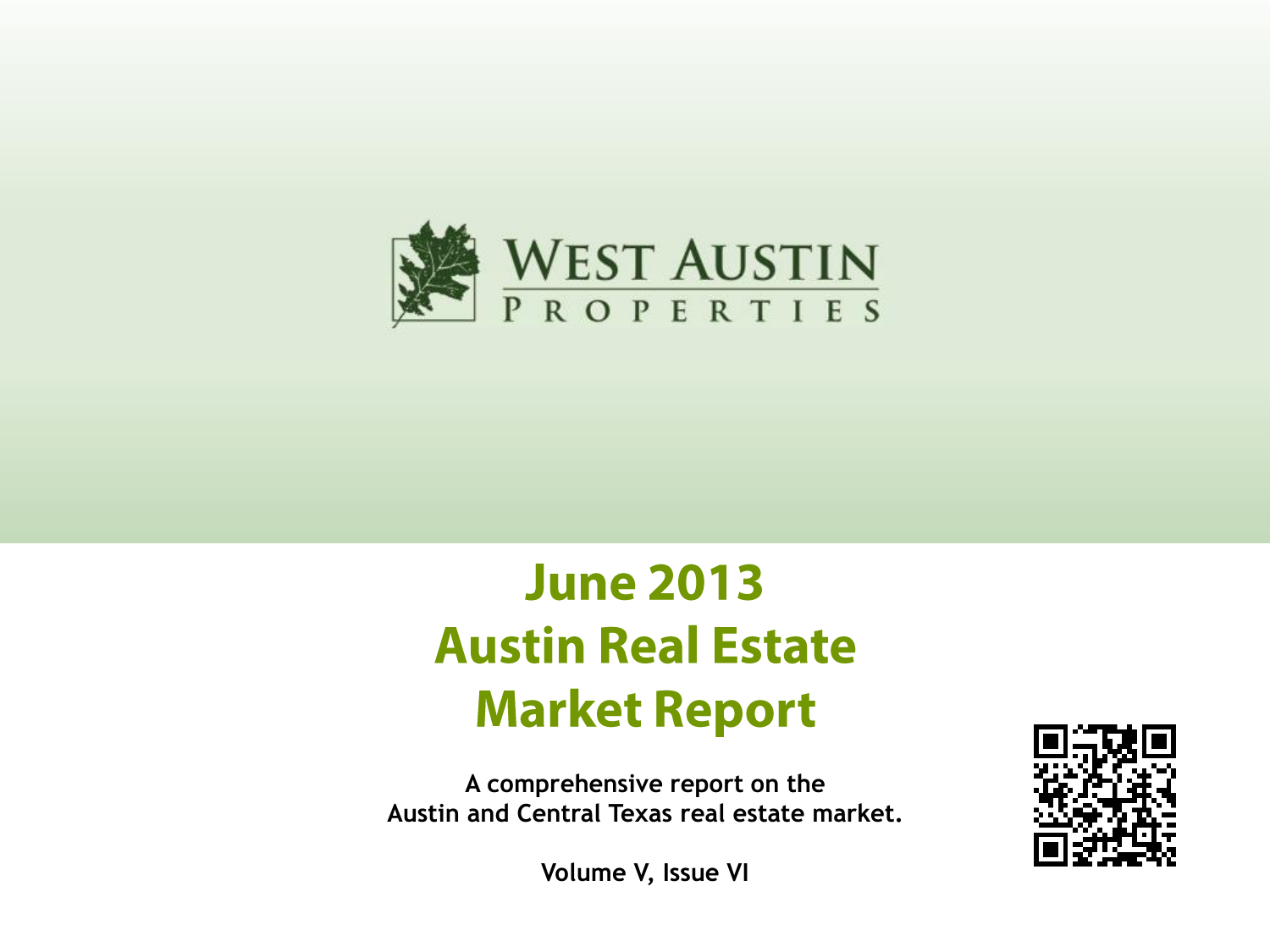# **Year to Date Sales - May 2013**



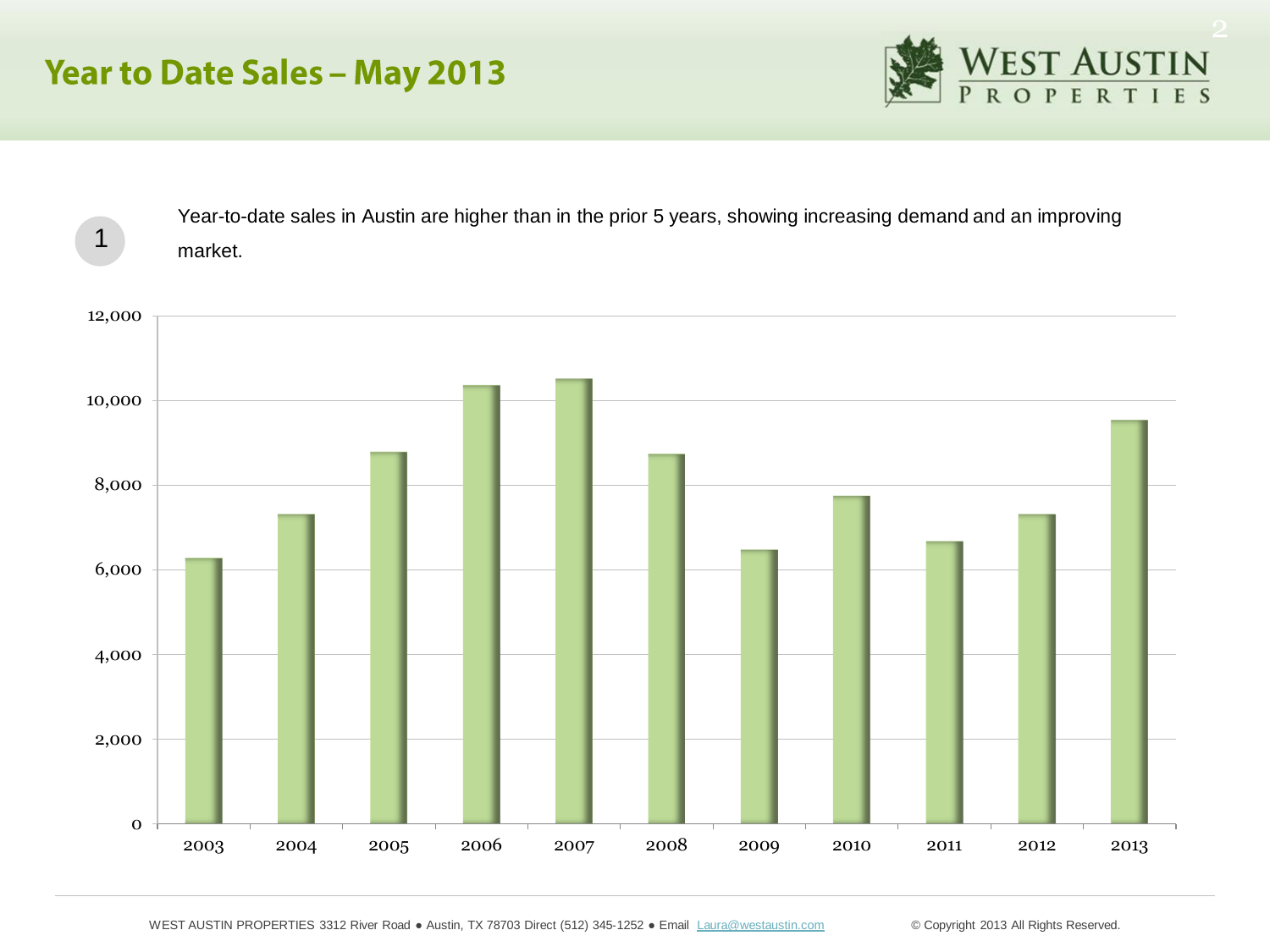# **Homes Sold per Month-May 2013**



The chart below follows the trends of numbers of homes sold during any given month. Last month there were 2,687 homes sold in Austin, Texas. More homes sold in May than in the prior 7 years during that month! 2

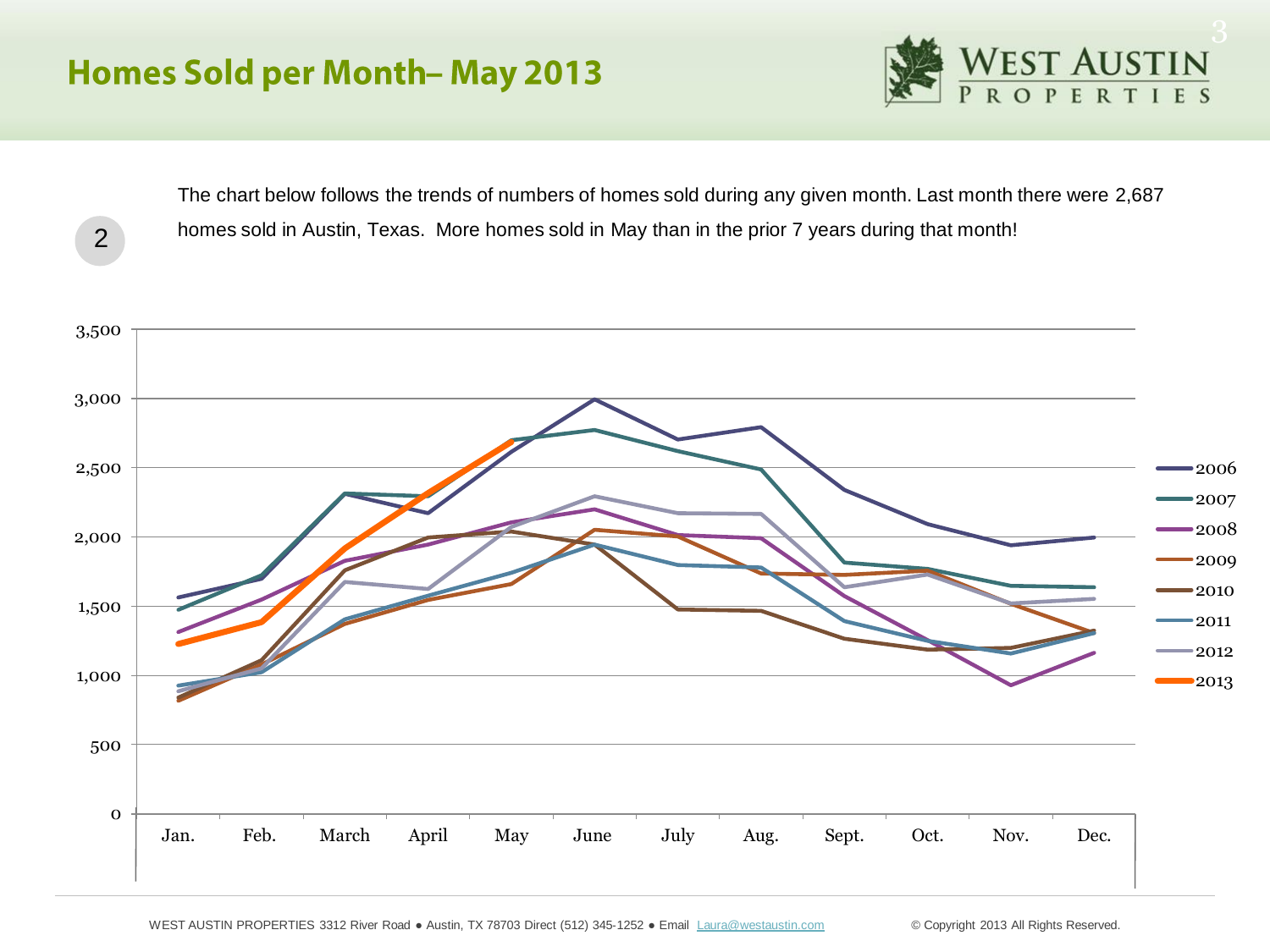# **Homes For Sale-May 2013**



3

The chart below follows the trends of number of homes for sale during any given month. At the beginning of May, there were 5,492 homes for sale in Austin, Texas. There are fewer homes for sale at this time than in the last 7 years. **There are 24.3% fewer homes for sale than last year at this time.** 

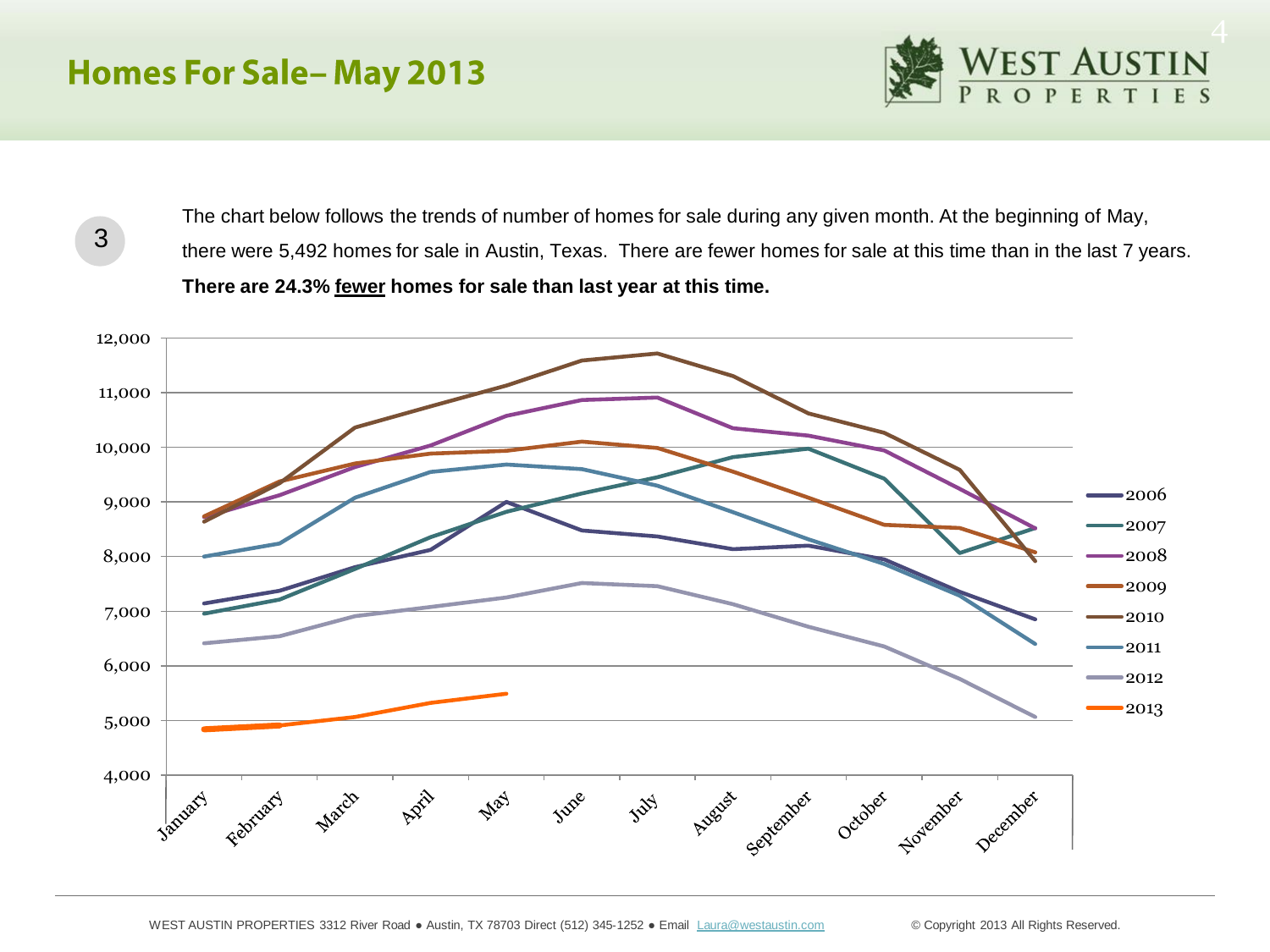# **Pending Sales per Month-May 2013**

4



The chart below tracks the number of Pending Sales in the market. These are homes that are Under Contract that have yet to close. This month there are 4,398 homes Pending in Austin, Texas. **This is the highest number of May pendings in the last 7 years.** Because of qualifying, mortgage and approval rates it is taking longer to go from contract to close.

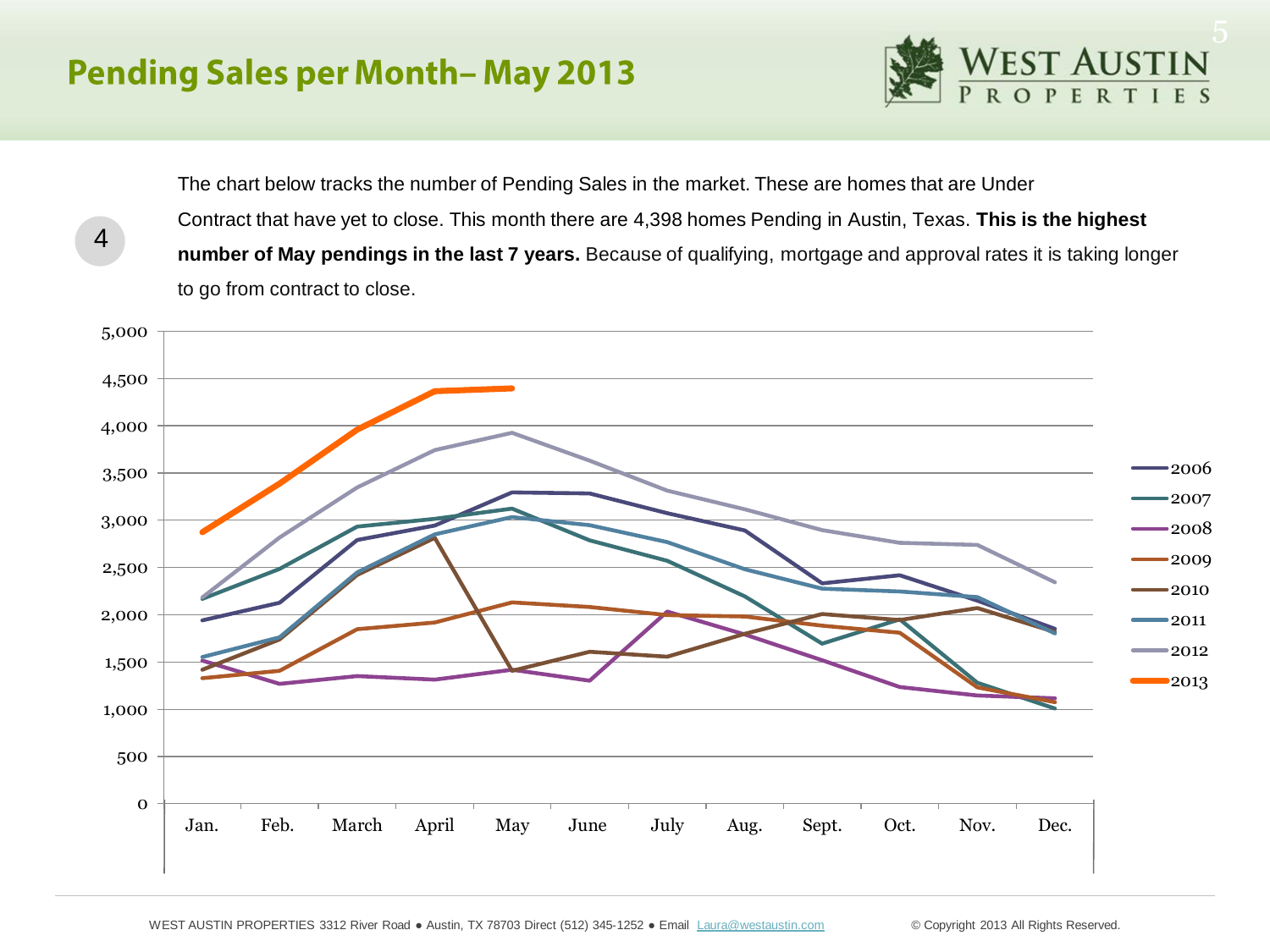# **Home Sales by Price Band-May 2013**



5

Overall we are in an Extreme Seller's Market with 2.04 months of inventory. On average, home prices are showing Moderate Appreciation. However, the Market is different based on demand and the number of homes for sale in each price range. Homes valued under \$900K are in a Normal or Extreme Seller's Market.

| <b>Price Range</b>       | # of Sold | <b>Active Listings</b>         | <b>Months of Inventory</b> | <b>Market</b>                   |  |  |  |  |  |
|--------------------------|-----------|--------------------------------|----------------------------|---------------------------------|--|--|--|--|--|
| \$0-\$100k               | 105       | 251                            |                            | 2.39 Extreme Sellers Market     |  |  |  |  |  |
| \$100-\$200k             | 970       | 1279                           |                            | 1.32 Extreme Sellers Market     |  |  |  |  |  |
| \$200-\$300k             | 700       | 1174                           |                            | 1.68 Extreme Sellers Market     |  |  |  |  |  |
| \$300-\$400k             | 380       | 749                            |                            | 1.97 Extreme Sellers Market     |  |  |  |  |  |
| \$400k-\$500k            | 209       | 552                            |                            | 2.64 Extreme Sellers Market     |  |  |  |  |  |
| \$500-\$600k             | 116       | 304                            |                            | 2.62 Extreme Sellers Market     |  |  |  |  |  |
| \$600-\$700k             | 79        | 279                            |                            | 3.53 Normal Sellers Market      |  |  |  |  |  |
| \$700-\$800k             | 38        | 169                            |                            | 4.45 Normal Sellers Market      |  |  |  |  |  |
| \$800-\$900k             | 30        | 110                            |                            | 3.67 Normal Sellers Market      |  |  |  |  |  |
| \$900-\$1M               | 13        | 82                             |                            | 6.31 Balanced Market            |  |  |  |  |  |
| $$1-$2M$                 | 43        | 354                            |                            | 8.23 Balanced Market            |  |  |  |  |  |
| \$2-\$3M                 |           | 103                            |                            | 12.88 Extreme Buyer's Market    |  |  |  |  |  |
| $$3M$                    |           | 87                             |                            | 87.00 Extreme Buyer's Market    |  |  |  |  |  |
| <b>Overall MKT</b>       | 2692      | 5493                           |                            | 2.04 Extreme Seller's Market    |  |  |  |  |  |
|                          |           |                                |                            |                                 |  |  |  |  |  |
| 12+ Months of Inventory  |           | <b>Extreme Buyer's Market</b>  |                            | <b>High Depreciation</b>        |  |  |  |  |  |
| 9-12 Months of Inventory |           | Normal Buyer's Market          |                            | Moderate Depreciation           |  |  |  |  |  |
| 6-9 Months of Inventory  |           | <b>Balanced Market</b>         |                            | <b>Flat/Slight Depreciation</b> |  |  |  |  |  |
| 3-6 Months of Inventory  |           | Normal Seller's Market         |                            | Moderate Appreciation           |  |  |  |  |  |
| 0-3 Months of Inventory  |           | <b>Extreme Seller's Market</b> |                            | <b>High Appreciation</b>        |  |  |  |  |  |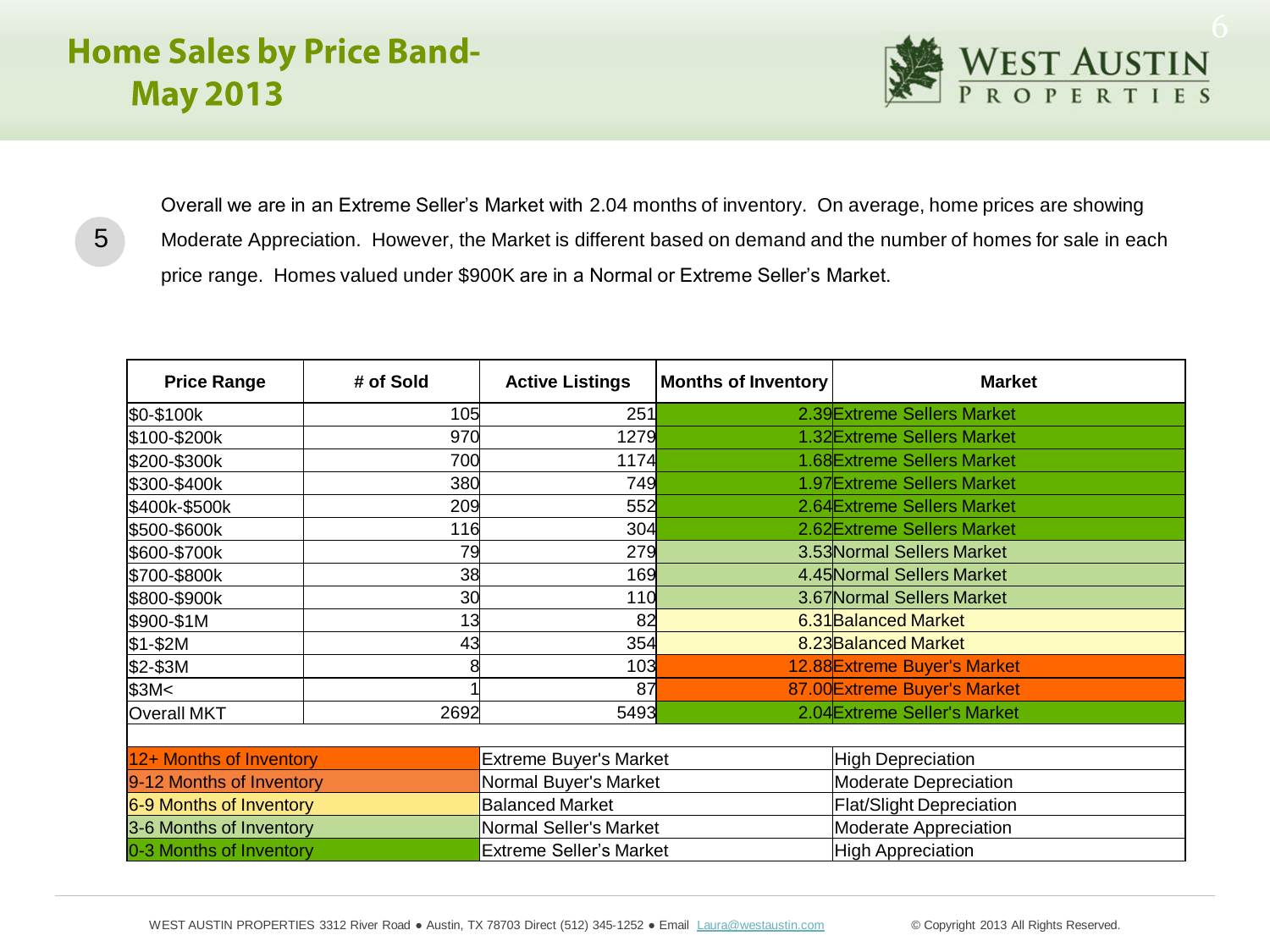# **Home Sales by Zip Code-May 2013**



The chart below provides details on how well each Zip Code is currently selling and the impact on home values. Seventeen out of 19 zip codes have less than 3 months of inventory and are defined as in an Extreme Seller's Market. 

| <b>Zip Code</b>          | # of Solds | <b>Active</b><br><b>Listings</b> | <b>Months of</b><br>Inventory | <b>Median Sales price</b>       | Avg DOM         |
|--------------------------|------------|----------------------------------|-------------------------------|---------------------------------|-----------------|
| 78701                    | 32         | 64                               | 2.00                          | \$375,500                       | 82              |
| 78702                    | 27         | 37                               | 1.37                          | \$263,000                       | 37              |
| 78703                    | 30         | 64                               | 2.13                          | \$918,350                       | 44              |
| 78704                    | 33         | 55                               | 1.67                          | \$500,000                       | 25              |
| 78705                    |            | 8                                | 2.00                          | \$424,500                       | 9               |
| 78717                    | 59         | 44                               | 0.75                          | \$272,000                       | 19              |
| 78722                    | 16         |                                  | 0.19                          | \$310,548                       | 45              |
| 78727                    | 26         | 9                                | 0.35                          | \$235,000                       | 14              |
| 78730                    | 20         | 49                               | 2.45                          | \$797,500                       | 67              |
| 78731                    | 41         | 83                               | 2.02                          | \$650,000                       | 21              |
| 78732                    | 37         | 100                              | 2.70                          | \$405,000                       | 56              |
| 78733                    | 25         | 46                               | 1.84                          | \$673,250                       | 36              |
| 78734                    | 47         | 225                              | 4.79                          | \$315,000                       | 22              |
| 78735                    | 22         | 54                               | 2.45                          | \$425,000                       | 55              |
| 78739                    | 52         | 25                               | 0.48                          | \$387,000                       | 23              |
| 78746                    | 40         | 129                              | 3.23                          | \$737,450                       | $\overline{25}$ |
| 78749                    | 50         | 17                               | 0.34                          | \$290,500                       | 10              |
| 78750                    | 41         | 30                               | 0.73                          | \$430,000                       | 15              |
| 78759                    | 49         | 29                               | 0.59                          | \$400,000                       | 28              |
| 12+ Months of Inventory  |            | <b>Extreme Buyer's Market</b>    |                               | <b>High Depreciation</b>        |                 |
| 9-12 Months of Inventory |            | Normal Buyer's Market            |                               | <b>Moderate Depreciation</b>    |                 |
| 6-9 Months of Inventory  |            | <b>Balanced Market</b>           |                               | <b>Flat/Slight Depreciation</b> |                 |
| 3-6 Months of Inventory  |            | Normal Seller's Market           |                               | <b>Moderate Appreciation</b>    |                 |
| 0-3 Months of Inventory  |            | <b>Extreme Sellers Market</b>    |                               | <b>High Appreciation</b>        |                 |

**Northwest Travis Co.**  

**Southwest Austin**  

**Northwest Austin**  

**West Austin/Westlake**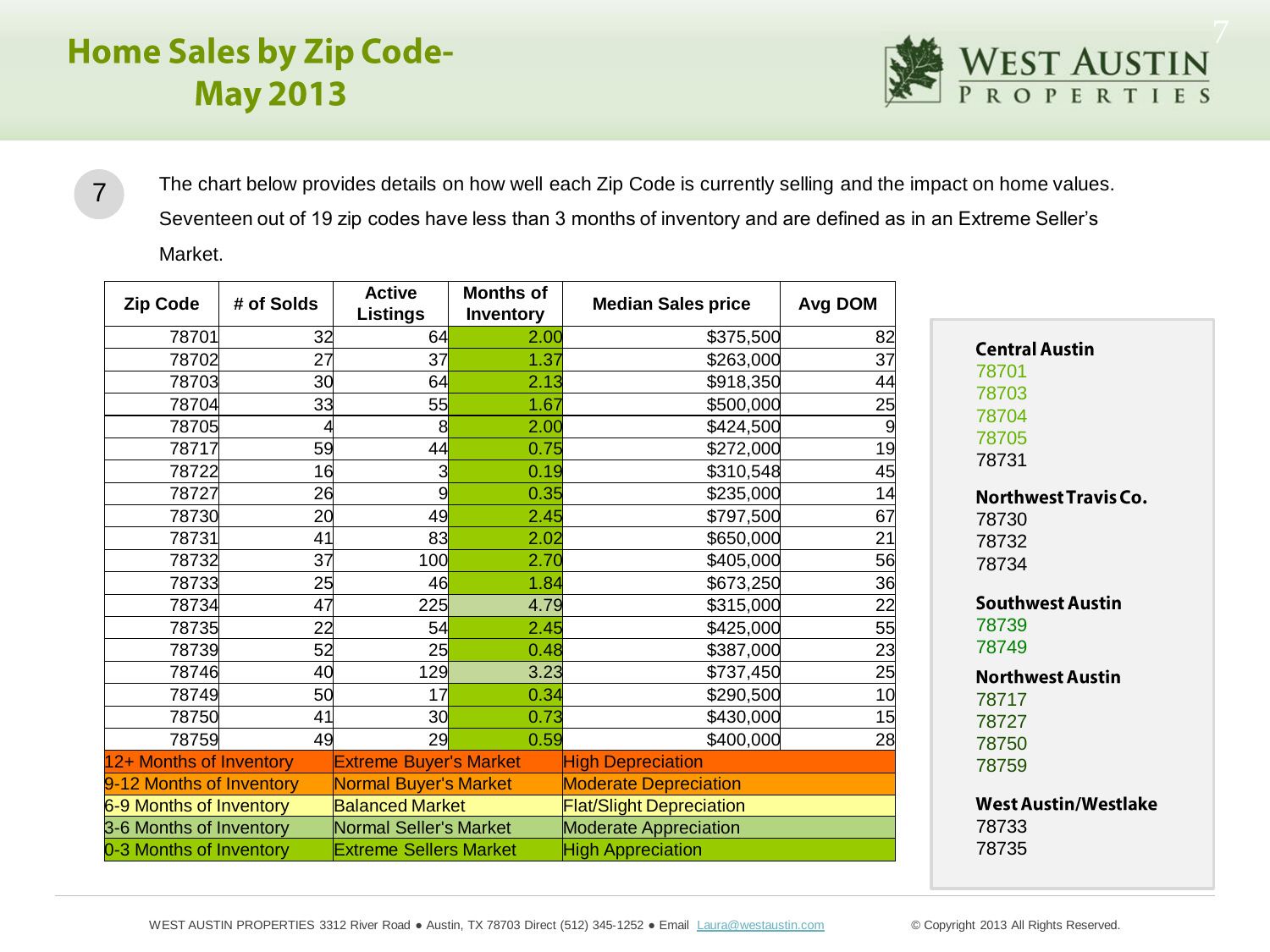## **Absorption Rate: Months of Inventory in Austin 2006-2013**



The **Absorption Rate**, also called "Months of Inventory," is the best indicator of how fast or slow home values are moving up or down. The formula is the number of homes on the market divided by the number of homes sold in the prior month. With 6 to 9 months of inventory, the market is called **Balanced**, and home values remain stable with slight decreases or increases possible. Below 6 months is called a Seller's Market, as home prices slightly increase due to demand.

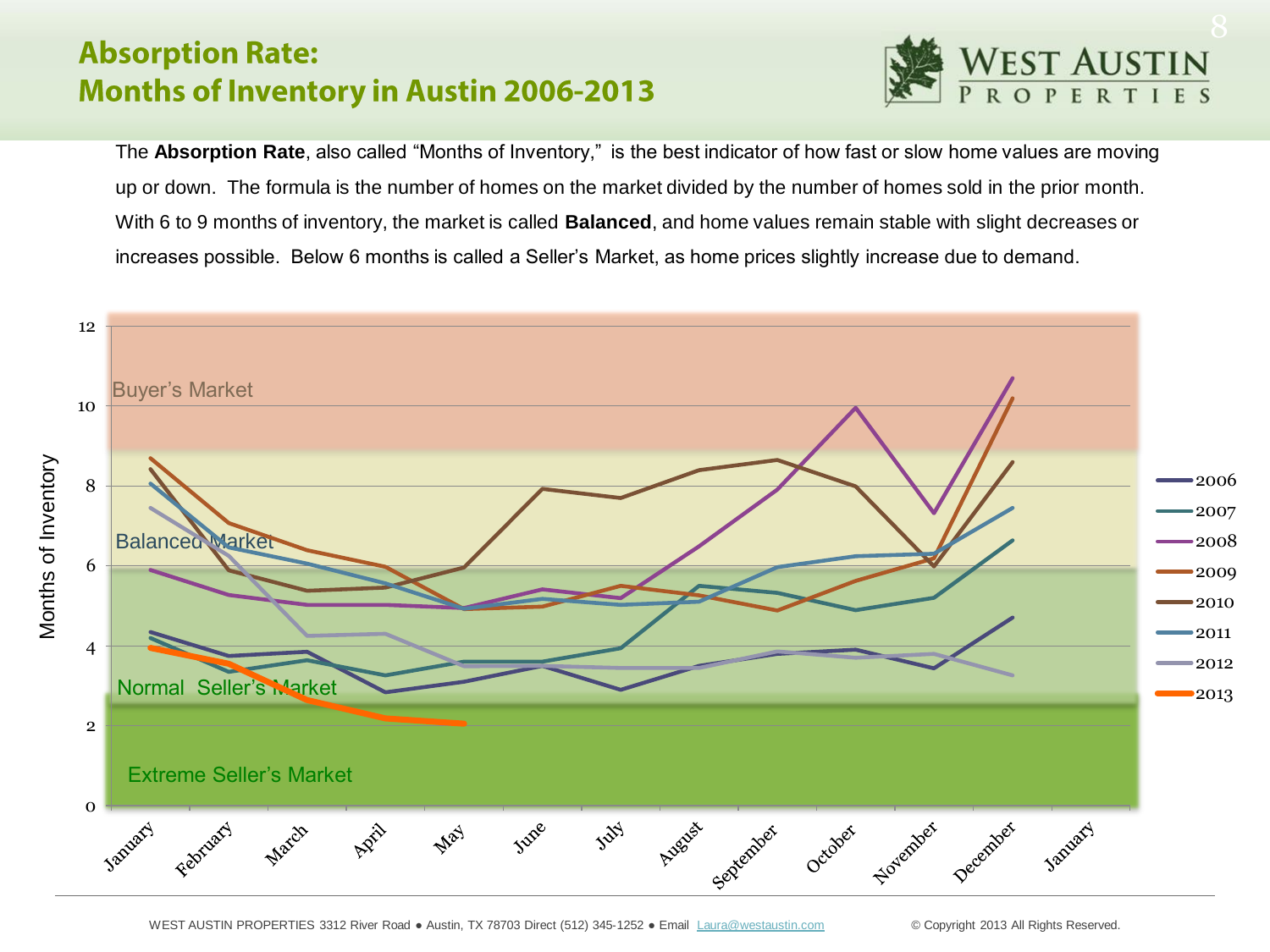## **Mortgage Rates - 13 Year Summary**



We monitor interest rates because they directly affect buying power. The higher the rate, the more it costs for a buyer to buy. When interest rates rise, it has the same effect as a seller raising his price and fewer homes sell because mortgage payments are higher. Conversely, when rates decrease more buyers qualify to purchase and home sales usually increase. The chart below tracks mortgage rates for the past 12 years. As you can see, mortgage rates are at close to their lowest levels.

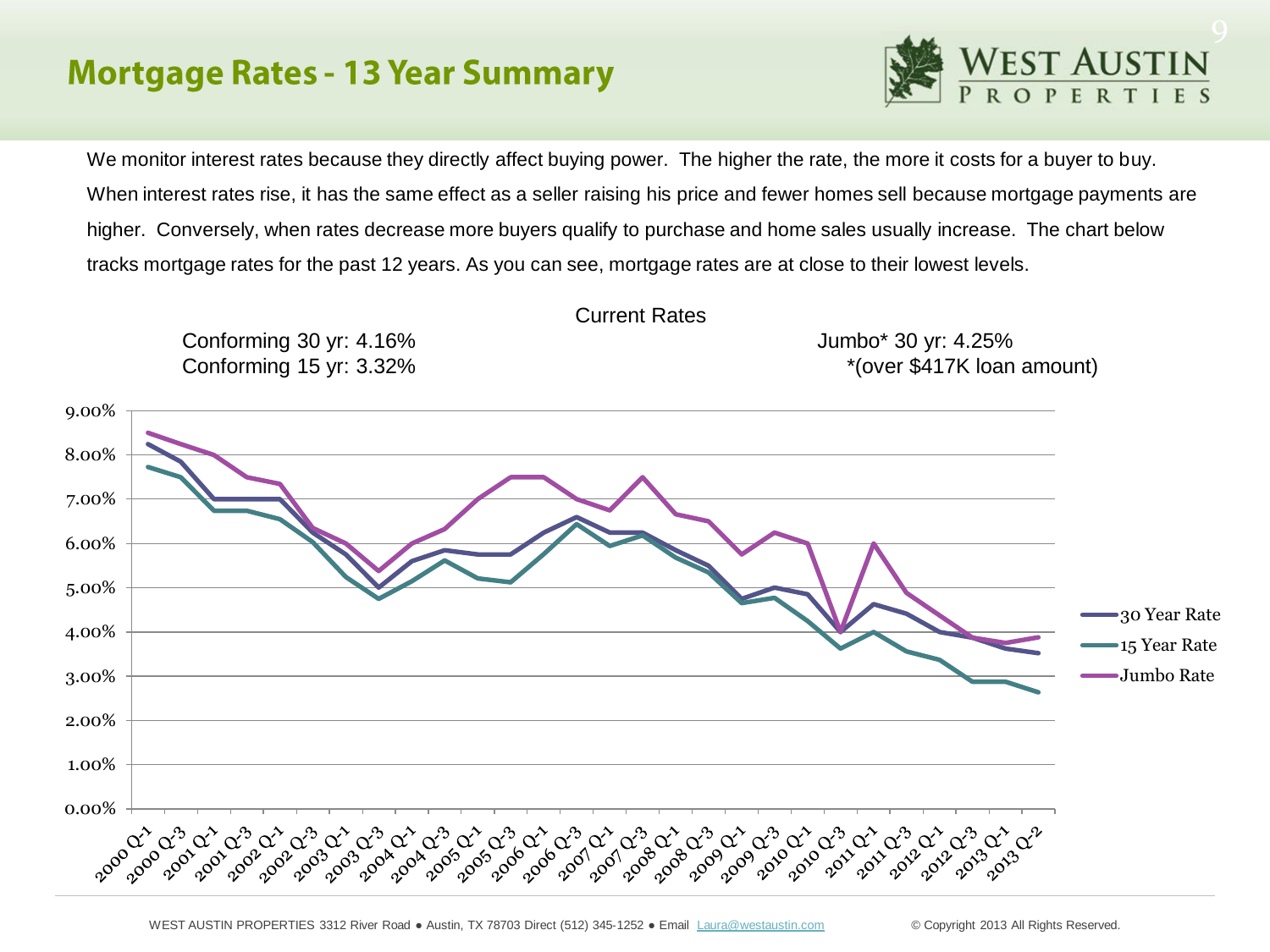

8

The chart above follows the trend of average and median sales price per year. Last month the average sales price was \$305,716. The median sold price was \$233,288 last month. The average sales price in March is up 9% and the median sales price is  $\mu$   $\beta$ % from one year ago.



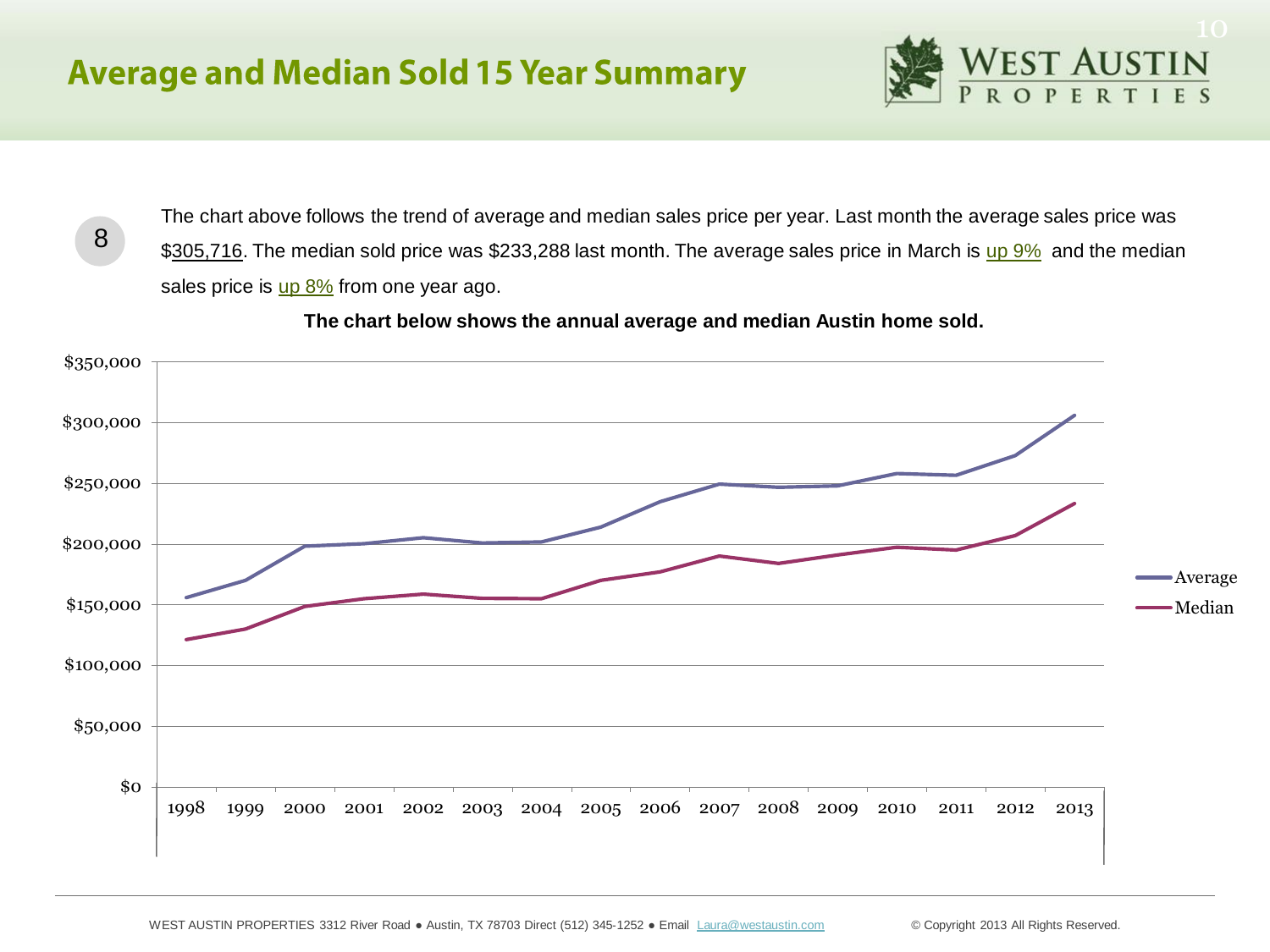# **Average Days on Market 2006-2013**



Of the homes that sold last month, the average amount of days they had been on the market was 41 days. This is 30% 9 fewer days than a year ago.